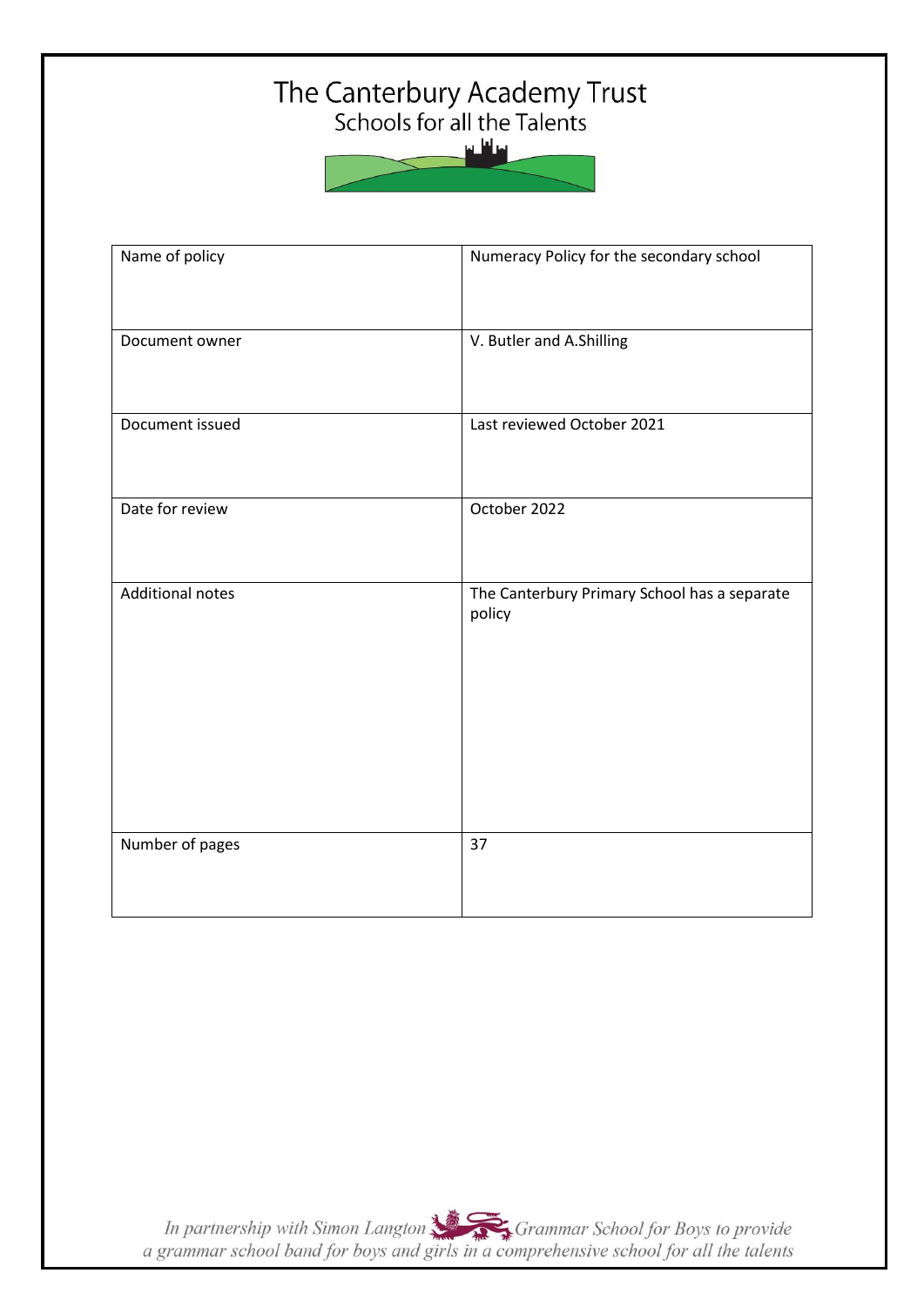## **The Canterbury Academy**

#### **Numeracy and the Teaching of Mathematics across the Curriculum Mathematical Calculations Handbook – Secondary Phase**

I have ten boxes, which I want to pack into crates. Each crate can carry a maximum of 25kg. I only have three crates and the total weight of the boxes is 75kg: 15kg, 13kg, 11kg, 10kg, 9kg, 8kg, 4kg, 2kg, 2kg, 1kg How can I pack the boxes into the crates?

#### **INTRODUCTION**

To ensure consistency in teaching throughout The Canterbury Academy this Numeracy and Mathematical Calculations Handbook has been produced to incorporate the importance of numeracy and mathematical skills across the curriculum. This handbook will give an overview of the different strategies used in our school to teach mathematics throughout the Secondary Mathematics Curriculum.

#### **Principles**

At The Canterbury Academy we believe that numeracy is a fundamental life skill. It is our aim to develop an ethos in which numeracy is upheld as a key to success at school, further education or training and in society. Numeracy helps students to make sense of the world in which they live and wise financial decisions in the future. Building on experiences, it encourages thinking and reasoning skills to develop and helps to improve confidence to tackle situations that arise. The new mathematics curriculum requires a deeper understanding to allow students to be able to use and apply skills and concepts. This improves students' ability to solve problems and progress to harder skills that rely on the students' understanding of prior learning. It is important to consider the impact of students' mathematical knowledge, understanding and skills on outcomes across the curriculum. Directors of Learning will need to liaise with the mathematical leaders for each Key Stage to ensure consistency and, where necessary, access the mathematics Scheme of Learning for additional guidance.

Numeracy across the curriculum will be supported through work with mentors. Each week students will complete a numeracy task with their mentor that is appropriate for their key stage. The tasks will focus on core numeracy skills and delivered through weekly presentations to provide a variety of tasks over a period of time. All tasks are designed for students to work independently so that they can improve their skills and understanding.

The teaching of numeracy and mathematics is the responsibility of all classroom staff in the Academy Trust; therefore, numeracy and mathematics will be imbedded in the teaching and learning of all lessons.

## **NEED FOR A WHOLE SCHOOL APPROACH**

Improving numeracy and mathematical skills is a whole-school matter. Each department should identify the contribution it can make towards the teaching of numeracy and other mathematical skills. So that students become confident in tackling mathematics in any context. The teaching of numeracy and mathematical skills is the responsibility of all staff and the school's approaches should be as consistent as possible across the curriculum.

Page **1** of **15** Oct 21 - SMo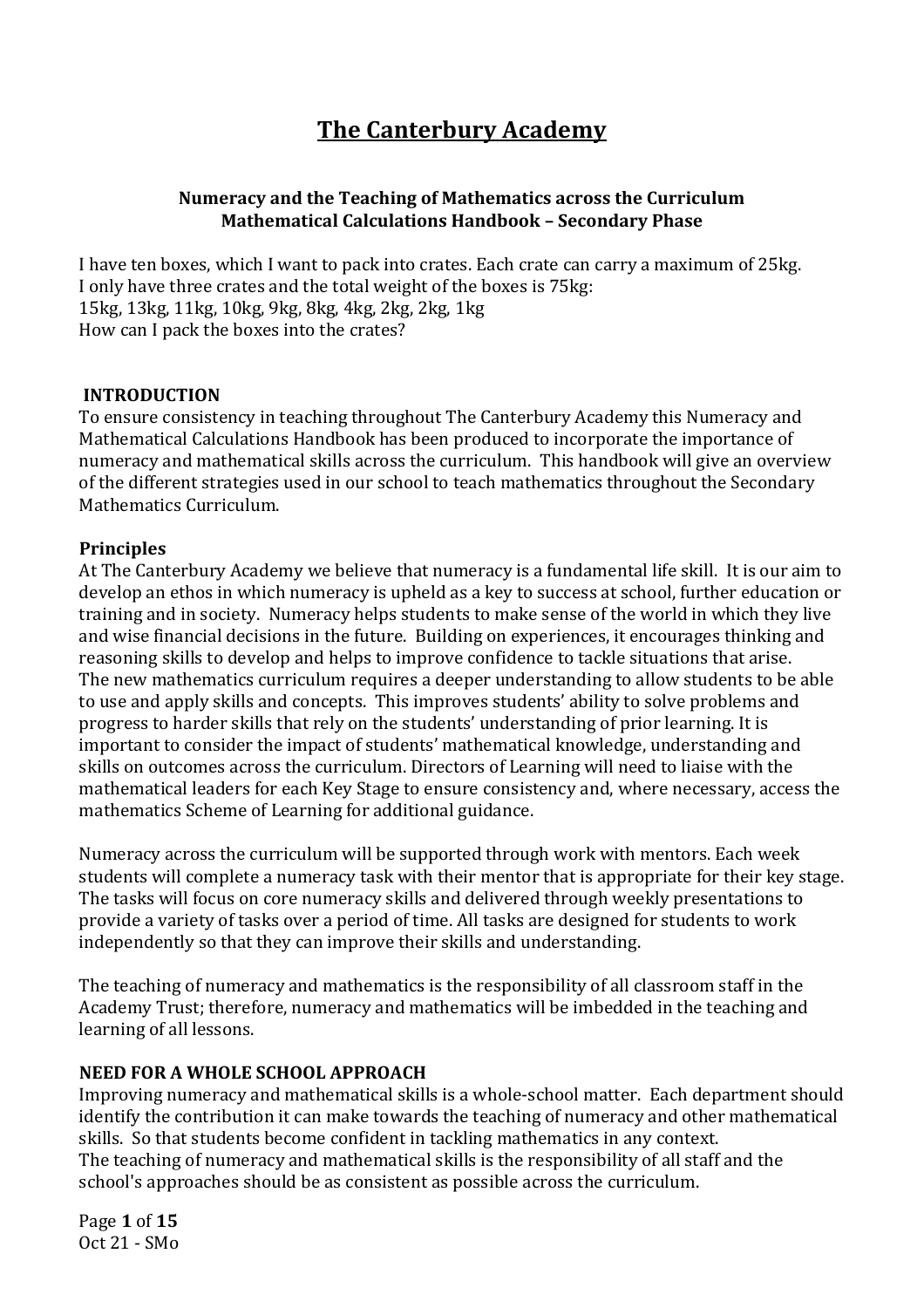All teachers should consider pupils' ability to cope with the numerical demands of everyday life and provide opportunities for students to:

Handle number and measurement competently, mentally, orally and in writing; Use calculators accurately and appropriately.

Interpret and use numerical and statistical data represented in a variety of forms.

Staff need to look for opportunities for drawing mathematical experience out of a wide range of children's activities. Mathematics contributes to many subjects of the curriculum, often in practical ways. Activities such as recording the growth of a plant or an animal, measuring temperature and rainfall, or investigating the cogwheels in a bicycle can provide data or starting points for discussion and the opportunities to apply and use mathematics in real contexts. The key to making the most of all these opportunities is to identify the mathematical possibilities in your subject at the planning stage.

As already stated in the introduction it is important to consider the impact of students' mathematical knowledge, understanding and skills on outcomes across the curriculum. As the GCSE and A level courses become harder with increased content Directors of Learning will need to ensure that any numeracy and mathematical skills that are needed within any GCSE or A level subject is well taught. Access to the mathematics SOL for every year group and set can be found by logging into Active Learn and/or by accessing the mathematics staff shared drive and/or through discussion with the Director of Teaching and Learning for mathematics, (DoTL), appropriate Key Stage manager for mathematics or the Numeracy Coordinator.

## **ROLES AND RESPONSIBILITIES**

Executive Principal, Heads of Schools and Directors of Teaching & Learning

- Support the use of appropriate teaching strategies by allocating resources effectively.
- Ensure that the school buildings and premises are best used to support successful teaching and learning.
- Monitor how effective teaching and learning strategies are in terms of raising pupil attainment.

• Ensure that staff development and performance management policies promote good quality teaching.

## **Class Teachers**

All staff have high expectations that all children can achieve their full potential. Provide opportunities for using cross curricular mathematical techniques. Provide examples of numeracy in everyday situations. Schemes of Work to have a numeracy focus where relevant.

## **Cross Curricular Numeracy Coordinator**

To work with the DoTL for mathematics, the Key Stage managers in mathematics and each subject area to ensure that schemes of work exploit opportunities to improve mathematical understanding.

To develop numeracy events for Year 7 and Year 8; cross curricular days, activities To develop a clear programme of numerical activities for mentors to use with their mentees. To work with the Heads of Year to ensure that Mentors are able to consistently ensure that they can deliver the planned numeracy programme of activities and tasks.

To work with colleagues in the mathematics to ensure that the Primary mathematics curriculum is used to ensure progress and continuity is maintained during transition.

To be a champion for numeracy; assemblies, displays, newsletters and parents' evenings. To provide professional development for staff with the DoTL for mathematics and the Key Stage managers in mathematics to ensure confident delivery of mathematical skills and concepts across the curriculum.

Page **2** of **15** Oct 21 - SMo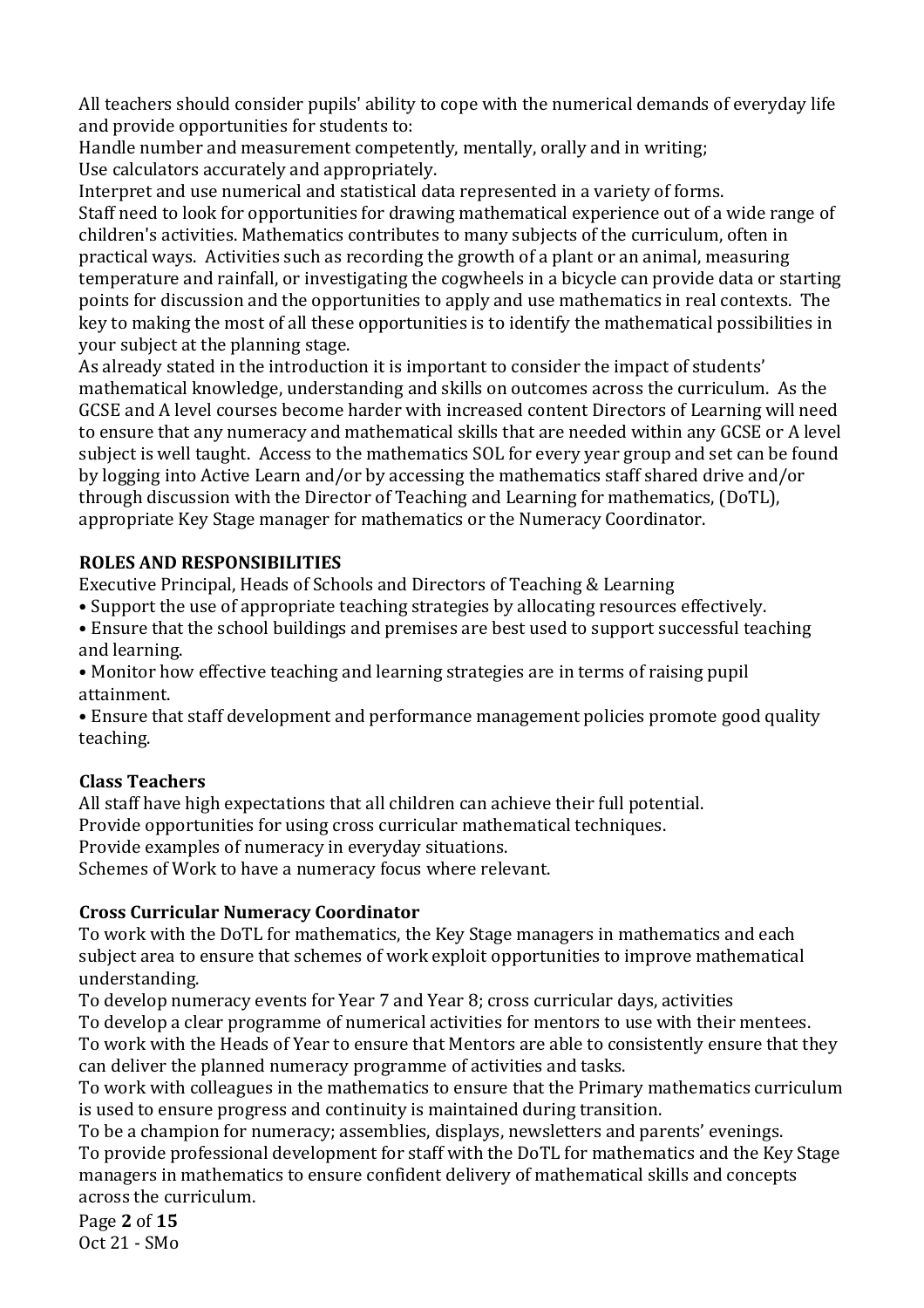To identify mathematical techniques which can be used across the school.

To ensure that the mathematical department has a calculator policy for numeracy, which all staff can use consistently across the curriculum.

To ensure that a strategic action plan to improve numeracy is included within the mathematics action plan

To coordinate the implementation of numeracy activities at times outside of lessons

## **Subject Numeracy Link in the Secondary School**

Every subject area should have a designated numeracy representative. Their role is to quality assure the teaching of numeracy and mathematical calculations within their subject area and provide a link whereby information can be shared between the numeracy coordinator, DoTL for mathematics, intervention teams and teaching staff.

## **CROSS-CURRICULAR GUIDANCE**

This document should provide information and guidelines to help produce consistency across the curriculum - it is not intended to be a prescription for teaching although some advice is given.

## **Approaches**

It is recognised that not all students in a teaching group will have the same numerical skills and where unsure of an appropriate 'numerical level' teachers should consult with the Mathematics Department.

All teachers should discourage students from writing down answers only and encourage students to show their numerical working out within the main body of their work.

All teachers should encourage the use of estimation particularly for checking work.

All teachers should encourage students to write mathematically correct statements.

## **Basics**

When students come to The Canterbury Academy they start a varied curriculum with many different teachers. However, it is still important that they practise their basic number work, which may not be reinforced as often as it was in primary school. Teachers should refer to the CPS Calculation Handbook for additional information when teaching students in Year 7. Every student should know their tables, particularly as they progress through the school. Their six, seven, eight, and nine times tables are very important and can be practised at home but any opportunity across the curriculum to work with single digit mental calculations can only assist progress in mathematics.

In all arithmetic, the importance of place value and neat column keeping should be stressed. In a line of workings an "equals" sign should only appear once.

This is poor practice:  $£3.50 \times 0.85 = 2.975 + 3.50 = 6.475 = £6.48$ 

This is good practice:  $£3.50 \times 0.85 = 2.975$ 

## $2.98 + 3.50 = £6.48$

Primary School learning about place value is often forgotten and can also be reinforced at every opportunity across the curriculum.

Remember. The number one million, two hundred and thirty four thousand, five hundred and sixty seven point eight nine one would be set out as follows:

Millions. Hundreds of thousands. Tens of thousands. Thousands. Hundreds. Tens. Units. Decimal Point. Tenths. Hundredths. Thousandths

1 234 567.891 (Commas should NOT be used as this can be mistaken for decimal points in more than one place.)

## **Calculators**

In order to improve numeracy skills, it is essential that students should be encouraged to use non-calculator methods whenever possible. However, departments should ensure students have access to calculators when they are necessary.

#### Page **3** of **15** Oct 21 - SMo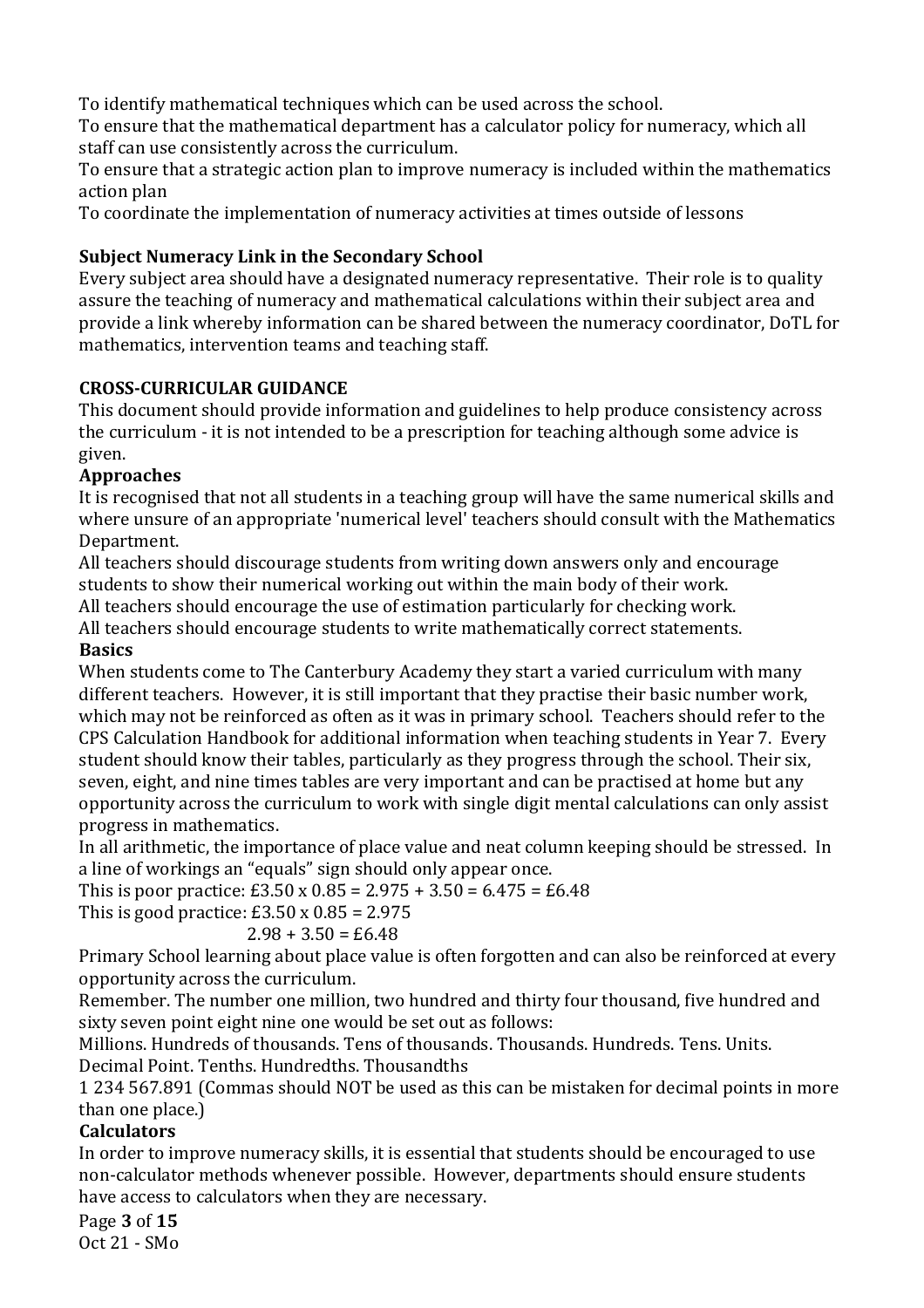It is recognised that where calculators are to be used their correct use may have to be taught. Methods and Presentation

Where a student is gaining success with a particular method it is important that s/he is not confused by being given another method. It is recognised that there is never only one correct method. Students should be encouraged to develop their own correct methods, where appropriate, rather than be taught 'set' ways. However, this document outlines many of the preferred methods that allow students to progress to harder skills and concepts.

All students should be helped to understand the methods they are using or being taught. Students gain more, and are likely to remember much more easily, if they understand rather than are merely repeating by rote.

Language: When referring to decimals say "three point one four" rather than "three point fourteen".

Read numbers out in full, so say three thousand four hundred rather than three, four, zero zero. It is important to use the correct mathematical term for the type of average being used, i.e. mean, median or mode.

Mean: Total of values of sample ÷ sample size. [The term average is commonly used when referring to the mean]

Median: Middle value of sample when sample values are arranged in size order. Mode: Sample values which occur most frequently.

| Page | Topic                        | Page | Topic                           |
|------|------------------------------|------|---------------------------------|
| 9    | Measure and estimation       | 26   | Equations                       |
| 10   | Rounding                     | 27   | Types of Data                   |
| 11   | Addition                     | 28   | Line Graphs                     |
| 12   | Subtraction                  | 29   | <b>Bar Charts</b>               |
| 13   | Multiplication               | 31   | Pie Charts                      |
| 15   | Division                     | 32   | Histograms                      |
| 18   | Order of Operations (BODMAS) | 33   | <b>Time Calculations</b>        |
| 19   | Fractions                    | 34   | <b>Using Formulae</b>           |
| 22   | Co-ordinates                 | 35   | Data Analysis                   |
| 23   | Percentages                  | 36   | <b>Solution to Crate Puzzle</b> |
| 25   | Proportion                   |      |                                 |

#### TOPICS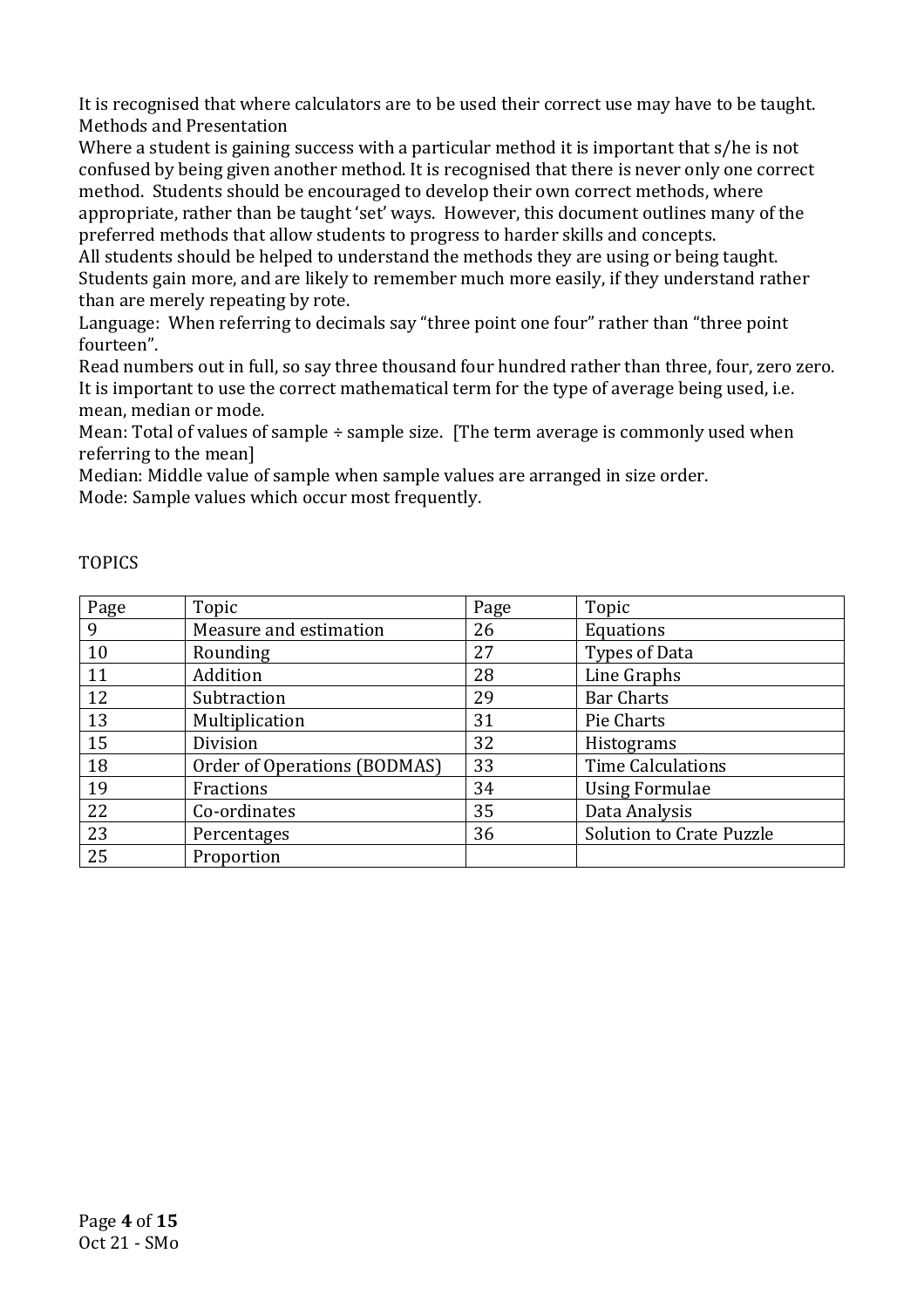## **Measure and Estimate**

Most students will be secure in… Measuring and estimating height and length in cm, m, 1⁄2 m, 1/10 m Volume in litres, 1⁄2 litres, 1⁄4 litres Reading scales on measuring devices where an intermediate graduation may be deduced. Some students will be secure in...<sup>[17]</sup> Estimating small weights, small areas, small volumes Measuring height and length in  $mm_{\rm sF}^{[1]}$ Understanding that 1 litre = 1000 ml. Being aware of common imperial units. A few students will be secure in... Estimating areas in square metres, cm and mm Reading scales, estimating between graduations. Rough Conversions between Metric and Imperial: In the mathematics department we teach the following conversions:  $1$ inch = 2.5cm 1yard = 1m 1kg = 2.2lbs 2pints=1litre 1mile=1.6km 1oz =  $25g_{\text{SSE}}^{[1]}$  5 miles = 8km Students should be expected to record the units they are using when answering a question.

## **Rounding**

| 22Most students will be secure in                          |                                                                    |                   |  |  |
|------------------------------------------------------------|--------------------------------------------------------------------|-------------------|--|--|
|                                                            | $\frac{[11]}{35}$ Rounding 3 digit whole numbers to the nearest 10 |                   |  |  |
| Rounding any number to the nearest whole number, 10 or 100 |                                                                    |                   |  |  |
| 22Some students will be secure in                          |                                                                    |                   |  |  |
| Rounding any number to 1 decimal place                     |                                                                    |                   |  |  |
| <b>ZZIFew students will be secure in</b>                   |                                                                    |                   |  |  |
|                                                            | Rounding to any number of decimal places or significant figures    |                   |  |  |
| Note: We always round up for 5 or above                    |                                                                    |                   |  |  |
| <b>WORKED EXAMPLES:</b>                                    |                                                                    |                   |  |  |
| To the nearest $10$ <sub>see</sub>                         | 74 becomes 70                                                      | 385 becomes 390   |  |  |
| To 1 decimal place sep                                     | 7.51 becomes 7.5                                                   | 8.96 becomes 9.0  |  |  |
| To 3 significant figures                                   | 3.04559 becomes 3.05 sep.                                          | 3054 becomes 3050 |  |  |

To 2 significant figures 3.04159 becomes 3.0 3054 becomes 3100

## **Addition**

Most students will be secure in.. Addition using the column method sep-Using alternative mental methods where appropriate Using a calculator to add numbers. WORKED EXAMPLE:

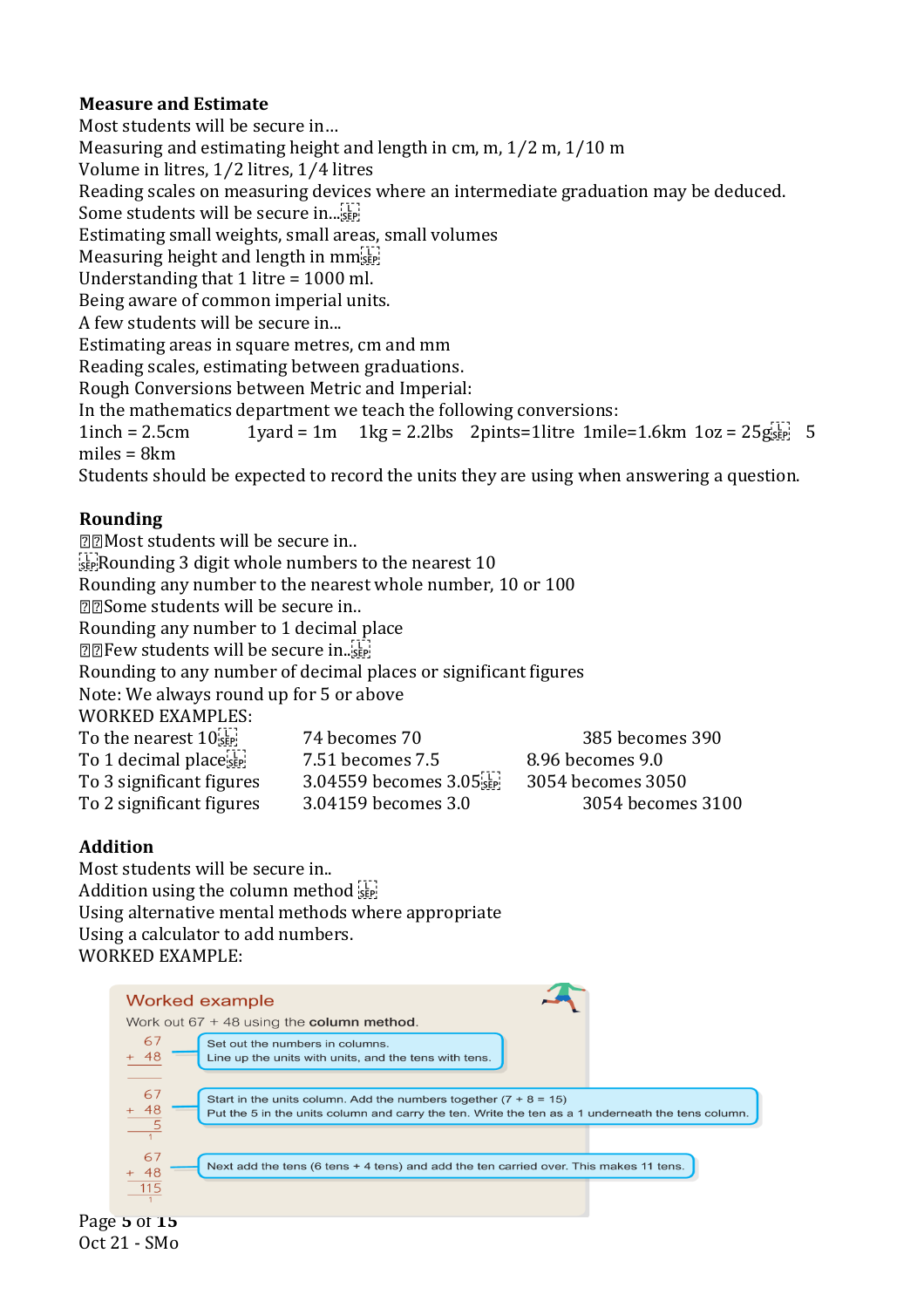#### **Subtraction**

Most students will be secure in.. Subtraction using the column method Checking by addition Using alternative mental methods where appropriate Using a calculator to subtract numbers.

#### WORKED EXAMPLES



#### **Multiplication**

Most students will be secure in.. Multiplying numbers by 10, 100 and 1000 Multiplying one digit number by another one digit number The 2, 3, 4, 5, 9, 10 and 11 times tables Multiplying a two digit number by a one digit number Using a calculator to multiply numbers.

Some students will be secure in..

Multiplying numbers by 10000, 100000 and 0.1, 0.01, 0.001 The 2, 3, 4, 5, 6, 7, 8, 9, 10, 11 and 12 times tables. Multiplying a two digit number by a two digit number. Multiplying a three number by a two or three digit number.

WORKED EXAMPLES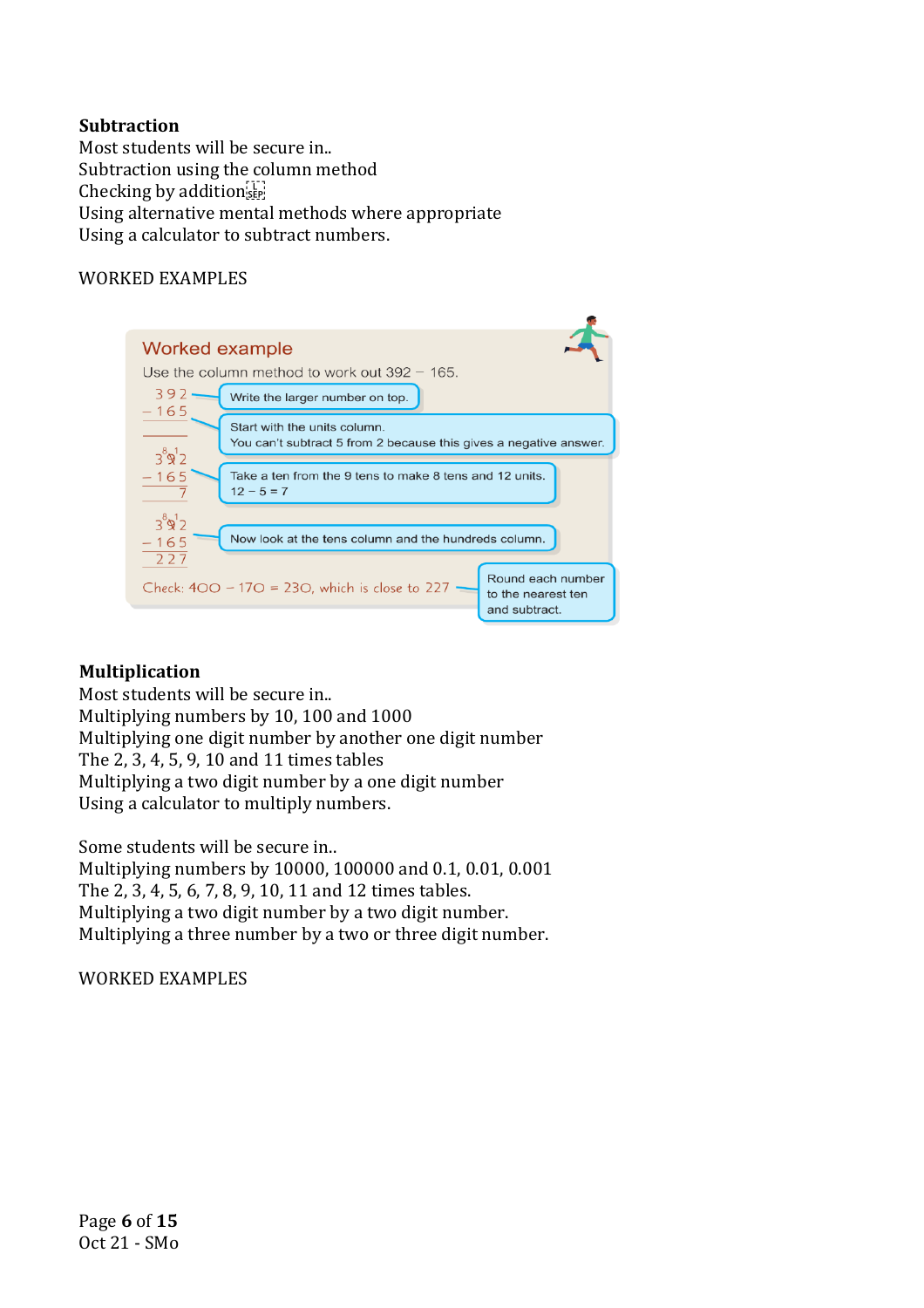When multiplying by ten do not teach the 'rule' add a nought or move the decimal point along one but rather explain that the number moves one place to the left relative to the decimal place.



#### **Division**

Most students will be secure in.. Dividing numbers by 10, 100 and 1000 Dividing a two digit number by a one digit number (Short division) Dividing a three digit number by a one digit number Dividing a two digit number by a smaller two digit number. Using a calculator to divide numbers.

Some students will be secure in..

Dividing numbers by 10000, 100000 and 0.1, 0.01, 0.001 Dividing a three or four digit number by a two digit number. (Long division)

Few students will be secure in..

Dividing any number by a smaller number with a remainder. (Long division) WORKED EXAMPLES

When dividing by ten do not teach the 'rule' move the decimal point along one but rather explain that the number moves one place to the right relative to the decimal place.

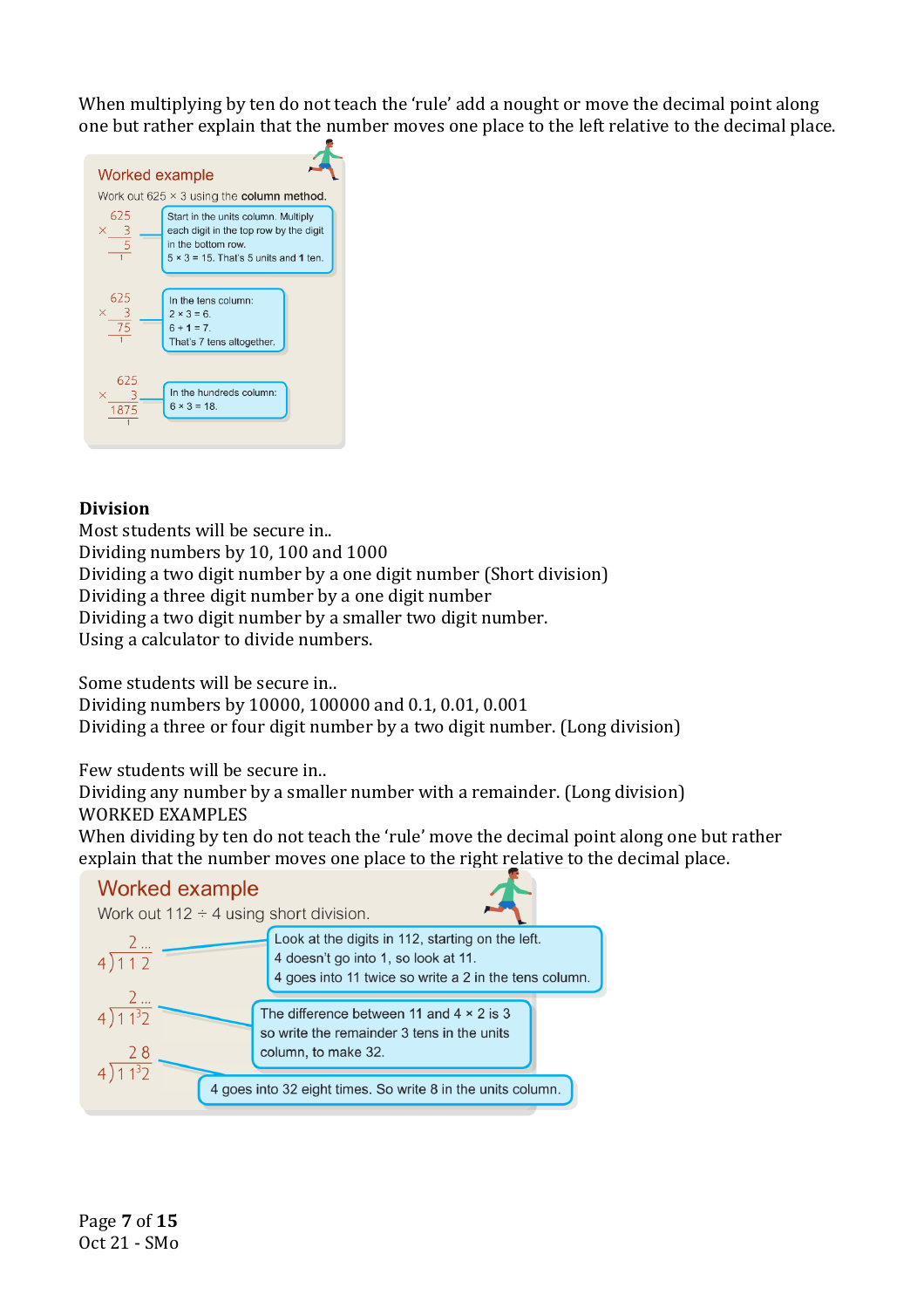## **Long division**

Students should be encouraged to write multiples of the divisor to help solve the problem by successively adding the number.



## **Order of Operations (BODMAS)**

BODMAS is a mnemonic, which we teach in mathematics to enable students to know exactly the right sequence for carrying out mathematical operations.

Scientific calculators use this rule to know which answer to calculate when given a string of numbers to add, subtract, multiply, divide etc.

For example  $\frac{1}{2}$  What is the answer to 2 + 3 x 5?

Is it  $(2 + 3) \times 5 = 5 \times 5 = 25$ ? or  $2 + (3 \times 5) = 2 + 15 = 17$ ?

We use BODMAS to give the correct answer:

Do the following operations in order (B)rackets (O)f (D)ivision (M)ultiplication (A)ddition (S)ubtraction

According to BODMAS, multiplication should always be done before addition, therefore 17 is the correct answer and should also be the answer which your calculator will give if you type in  $2 + 3$  $x 5$  <enter>.

Of refers to "Powers OF" i.e. a number raised to a power, e.g.  $2^3$  is 2 to the power OF 3. The power is also called the exponent or index leading to an alternative mnemonic BEDMAS or BIDMAS but both mean the same thing.

WORKED EXAMPLE:

| Calculate                                   | $4 + 70 \div 10 \times (1 + 2)^2 - 1$                    |
|---------------------------------------------|----------------------------------------------------------|
| Brackets first $4+70 \div 10 \times 32 - 1$ |                                                          |
| Of next                                     | $4 + 70 \div 10 \times 9 - 1$                            |
| Division                                    | $4 + 7 \times 9 - 1$                                     |
| Multiplication                              | $4 + 63 - 1$                                             |
| Addition                                    | $67 - 1$ <sub>SEP</sub>                                  |
| Subtraction 66                              |                                                          |
| Answer is 66                                |                                                          |
| Fractions                                   |                                                          |
| Most students will be secure in             |                                                          |
|                                             | Calculating simple fractions of 1 or 2 digit numbers e.g |
|                                             |                                                          |

Page **8** of **15** Oct 21 - SMo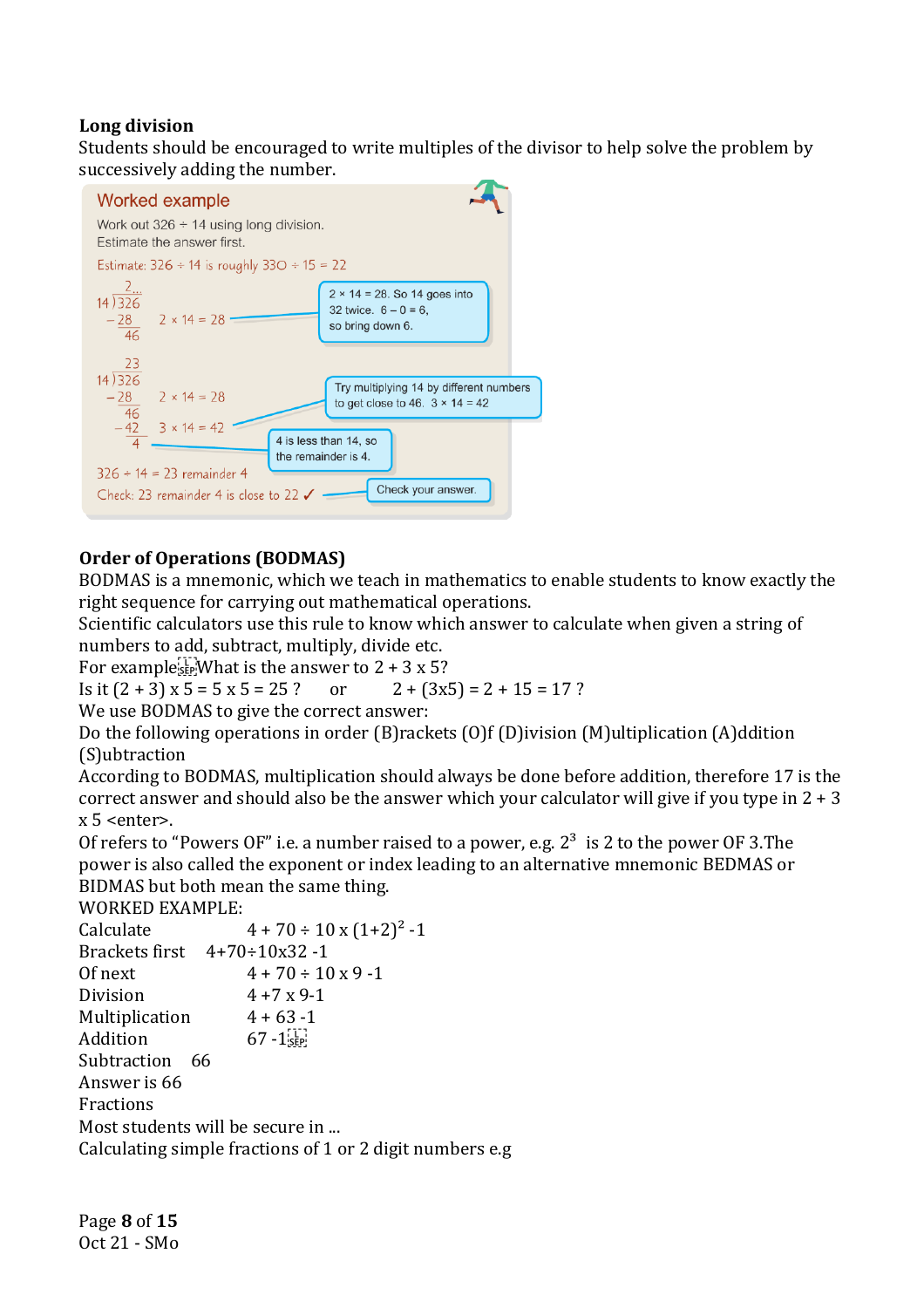1  $\frac{1}{3}$  of 9 = 3  $(9 \div 3)_{\text{SEP}}^{11}$ Calculating simple fractions of up to 4 digit numbers e.g 3 4 of  $176 = 132$   $(176 \div 4) \times 3$ Some pupils will be secure in.. Using equivalence of widely used fractions and decimals e.g.  $3 = 0.3$ 10 Finding widely used fractions mentally e.g. 2 1 1  $\overline{4}$ Finding fractions of a quantity with a calculator Few students will be secure in... Use of equivalence of all fractions, decimals and percentages  $\overline{S}$ Adding, subtracting, multiplying and dividing fractions with and without a calculator WORKED EXAMPLES Add and Subtract Make the denominators equal

| <b>Key point 2</b>                                                    |                                                                               |
|-----------------------------------------------------------------------|-------------------------------------------------------------------------------|
|                                                                       | To add or subtract fractions, write them with a common denominator.           |
| <b>Example 2</b>                                                      |                                                                               |
| Work out $\frac{2}{3} + \frac{1}{9}$ .                                |                                                                               |
| $\frac{2}{3} + \frac{1}{9} = \frac{6}{9} + \frac{1}{9} = \frac{7}{9}$ |                                                                               |
|                                                                       | The LCM of 3 and 9 is 9. Write the fractions with denominator 9 and then add. |

## **Multiply**

Multiply numerator and denominator, (top and bottom)



## **Divide**

Invert the second fraction and then multiply.

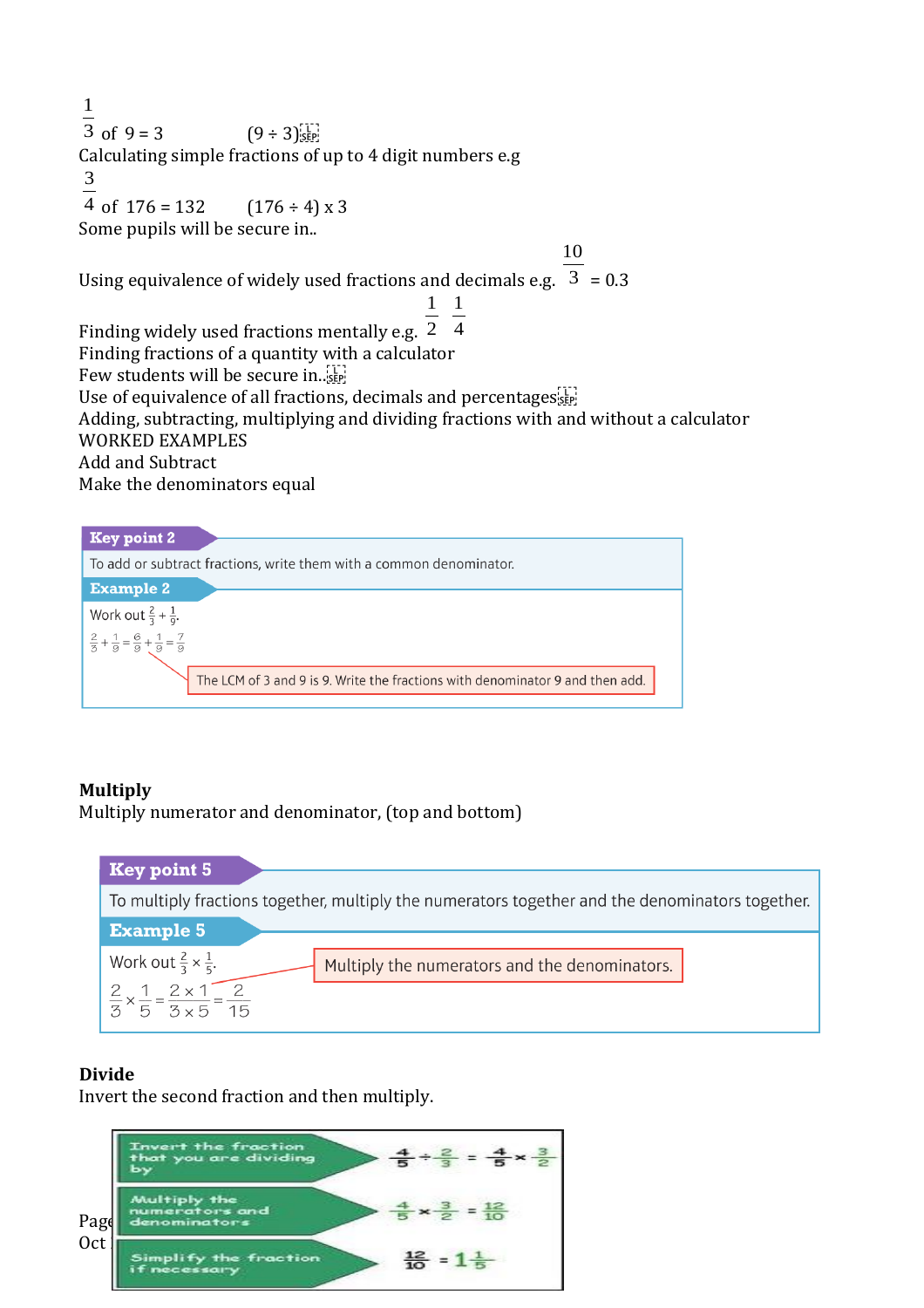#### **Co-ordinates**

Most students will be secure in..

Using a co-ordinate system to locate a point on a grid in the positive quadrant only e.g. (4, 6) Numbering the grid lines rather than the spaces  $\overline{s_{\text{self}}}$ 

Using the terms across/back and up/down for the X and Y directions

(mnemonic "X is a cross, wise up") $\frac{[1]}{[3]}\frac{[1]}{[3]}$ 

Using a comma to separate as follows : 3 across 4 up =  $(3, 4)$ [1]

Using an 8 point compass rose to describe position or direction

Some students will be secure in... SEP!

Use of co-ordinates in all four quadrants to plot positions<sup>[17]</sup>

Using 3 figure bearings for position, direction from North e.g east is 090 WORKED EXAMPLE:

Plot the following points: M (5,2), A (7,0), T (0,4), H (-4,2), S (-3,-2)



#### **Percentages**

Page **10** of **15** Oct 21 - SMo Some students will be secure in.. Finding 50%, 25%, 10% and 1% without a calculator and using addition to find other amounts such as 15% (add 10% and 5%) Finding percentages with a calculator (e.g 23% of £300 = 300 ÷ 100 x 23 = £69) recognising that "of" means multiply Few students will be secure in: Expressing a fraction as a percentage via the decimal equivalent WORKED EXAMPLES NON-CALCULATOR Find 36% of £250 10% is £25 30% is £75 (10% x 3) 5% is £12.50 (10% ÷ 2) 1% is £ 2.50  $(10\% \div 10)$ So 36% is £90 ( 30% + 5% + 1% ) CALCULATOR Find 36% of £250  $36 \div 100$  X 250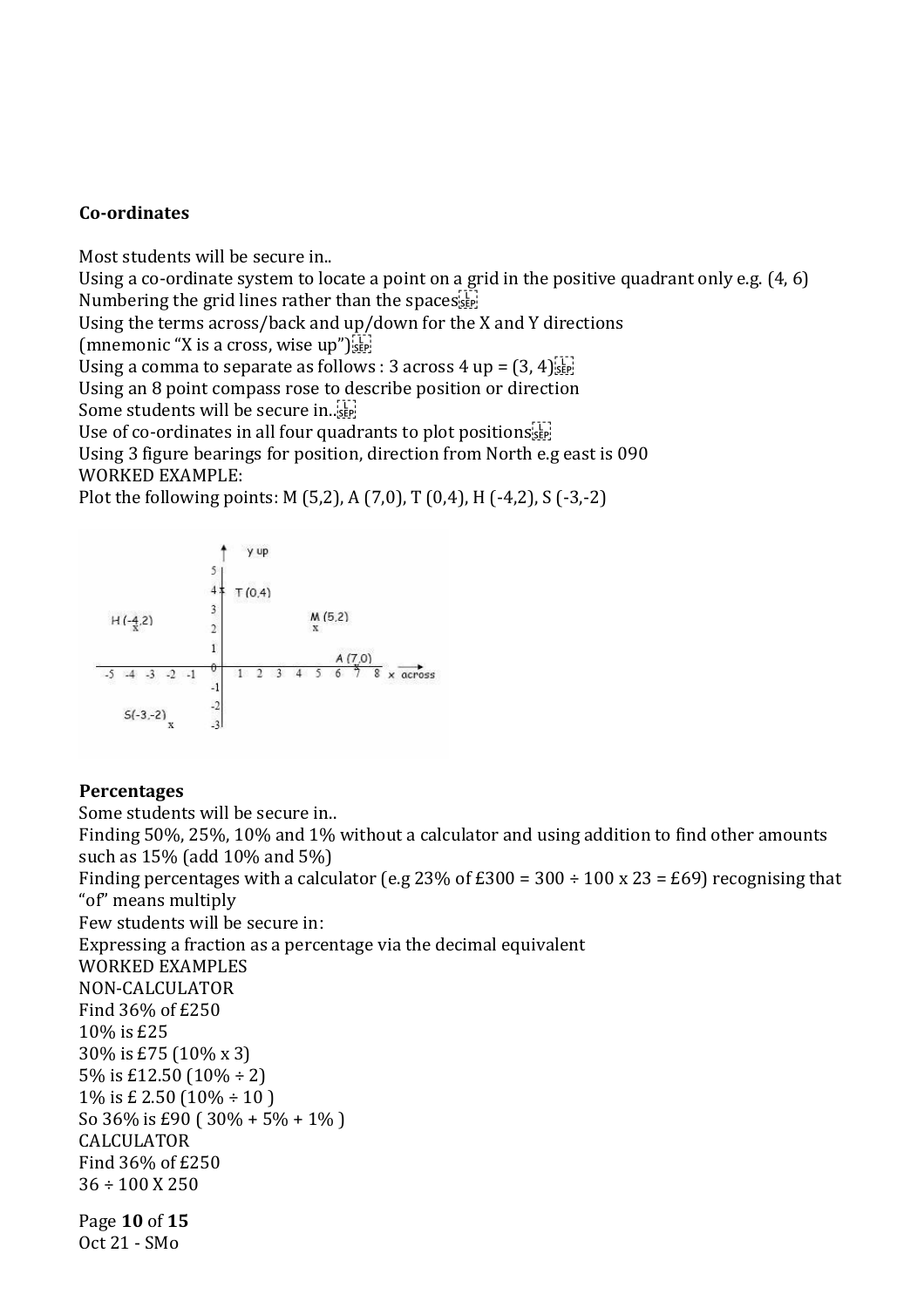£90 Express 5 as a percentage 2 2  $5 =$ 4  $10 =$ 40  $100 = 40\%$ 

Calculator

Express 13 as a percentage 9  $9 \div 13 \times 100 = 69.2\%$ 

BE VERY CAREFUL if using the % button on the calculator because of inconsistencies between models.

Proportion Few students will be secure in.. Identifying direct proportionsEP Recording appropriate "headings" with the unknown on the right Using the unitary method (i.e. find the value of 'one' first then multiply by the required value) If rounding is required we do not round until the last stage WORKED EXAMPLE: If 5 bananas cost 80 pence, then what do 3 bananas cost? Bananas cost (pence) 5 cost 80 1 cost  $80 \div 5 = 16$ 3 cost  $16 \times 3 = 48$ pence $\frac{17}{3}$ 

## **Equations**

Some students will be secure in solving simple equations by ....... Doing "Undo" operations e.g undo + with -, undo – with + undo x with  $\div$ , undo  $\div$  with x Using the 'balancing method' We prefer the letter  $x$  to be written differently from a multiplication sign, one equals sign per  $\lim_{s \to \infty} e_s^{\frac{1}{s}}$  and equals signs beneath each other. We discourage bad form such as  $3 \times 4 = 12 \div 2 = 6 \times 3 = 18$ WORKED EXAMPLES:  $2y + 3 = 9$  undo the  $+3$  by subtracting 3 from the right side  $2y = 6$  undo the times 2 by dividing by 2 on the right side  $v = 3$ To solve:  $3y - 7 = 5 \frac{17}{55}$ Balance Method:  $\frac{17}{55}$ 3y – 7=5 (add7tobothsides)  $3y - 7 + 7 = 5 + 7$  $3y = 12$  (divide both sides by 3)  $3y \div 3 = 12 \div 3$  $v = 4$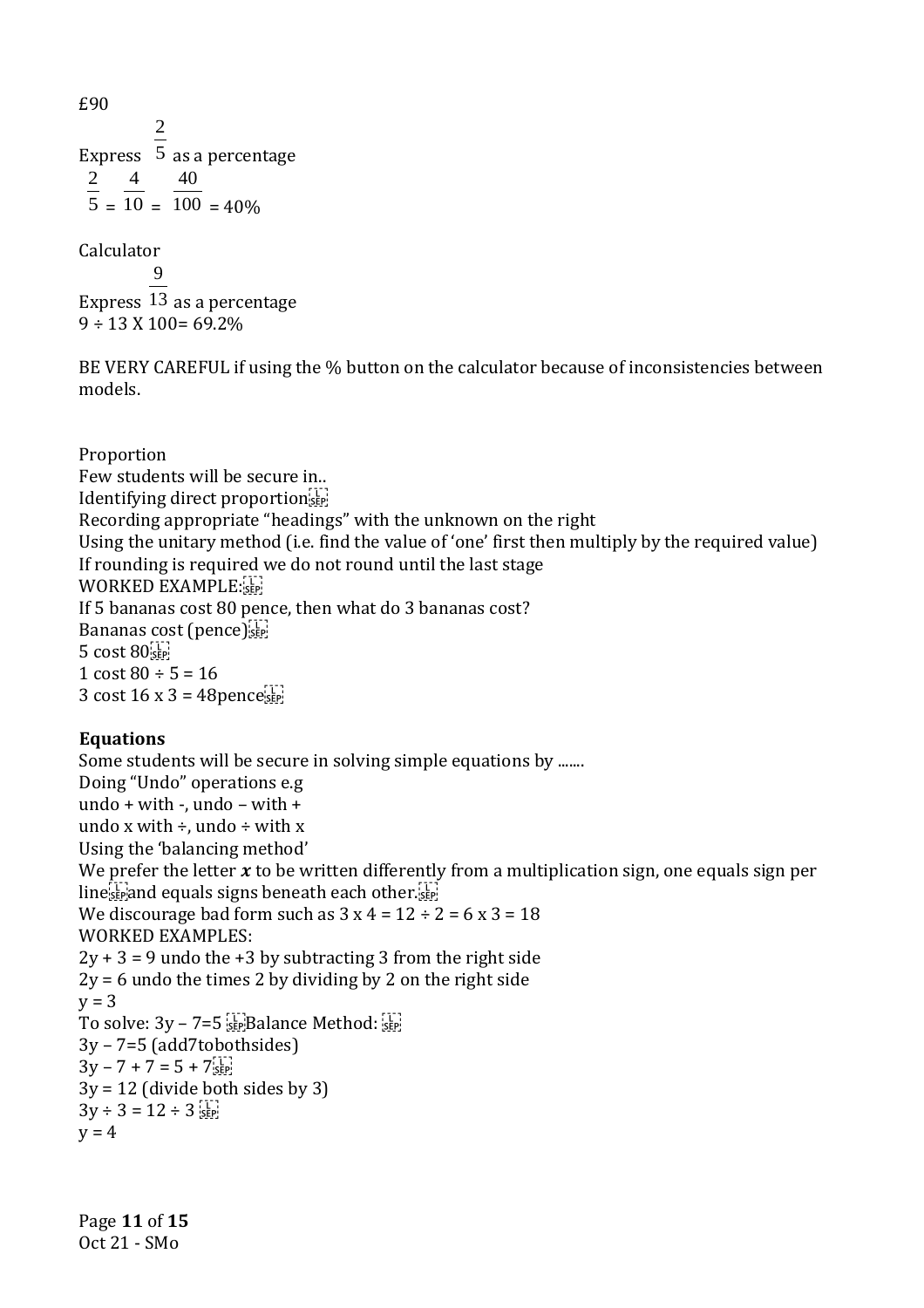The terms "cross multiply" and "swap sides - swap signs" can lead to misunderstandings, as part of any explanation of how to solve equations and so should be avoided. DO NOT say "change the side, change the sign " or "flip over and change the sign".

## **Types of Data**

Discrete Data

Data is described as discrete if specific values only can be used, e.g. shoe size is discrete as sizes such

4.8 and 5.77 cannot exist.

Continuous Data

Data is described as continuous if all values can exist, eg. height and weight are continuous data as potentially any value could be measured.

## **Line Graphs**

Most students will be secure in. Using a sharpened pencil and a ruler. Choosing an appropriate scale for the axes to fit the paper. Labelling the axes. Giving the graph a title. Numbering the lines not the spaces. Plotting the points neatly (using a cross or dot). Fitting a suitable line by joining point to point with a straight line. (Lines of best fit not covered until GCSE Grade 3 or 4)

## **Bar Chart**

The bars should be of equal width and equally spaced. The bars do not have to touch for discrete data frequency should be on the y (vertical) axis.

All pupils will be secure in.

Giving the chart a title.

Labelling the axes.

Labelling the bars in the centre of the bar (each bar has an equal width).

Using a pencil.

Labelling the frequency (up the side) on the lines, not on the spaces.

Making sure there are spaces between the bars.

All students construct bar charts with frequency graduated in single units.

Most pupils construct bar charts with frequency graduated in multiple units.

Most pupils construct bar charts involving simple fractions or decimals.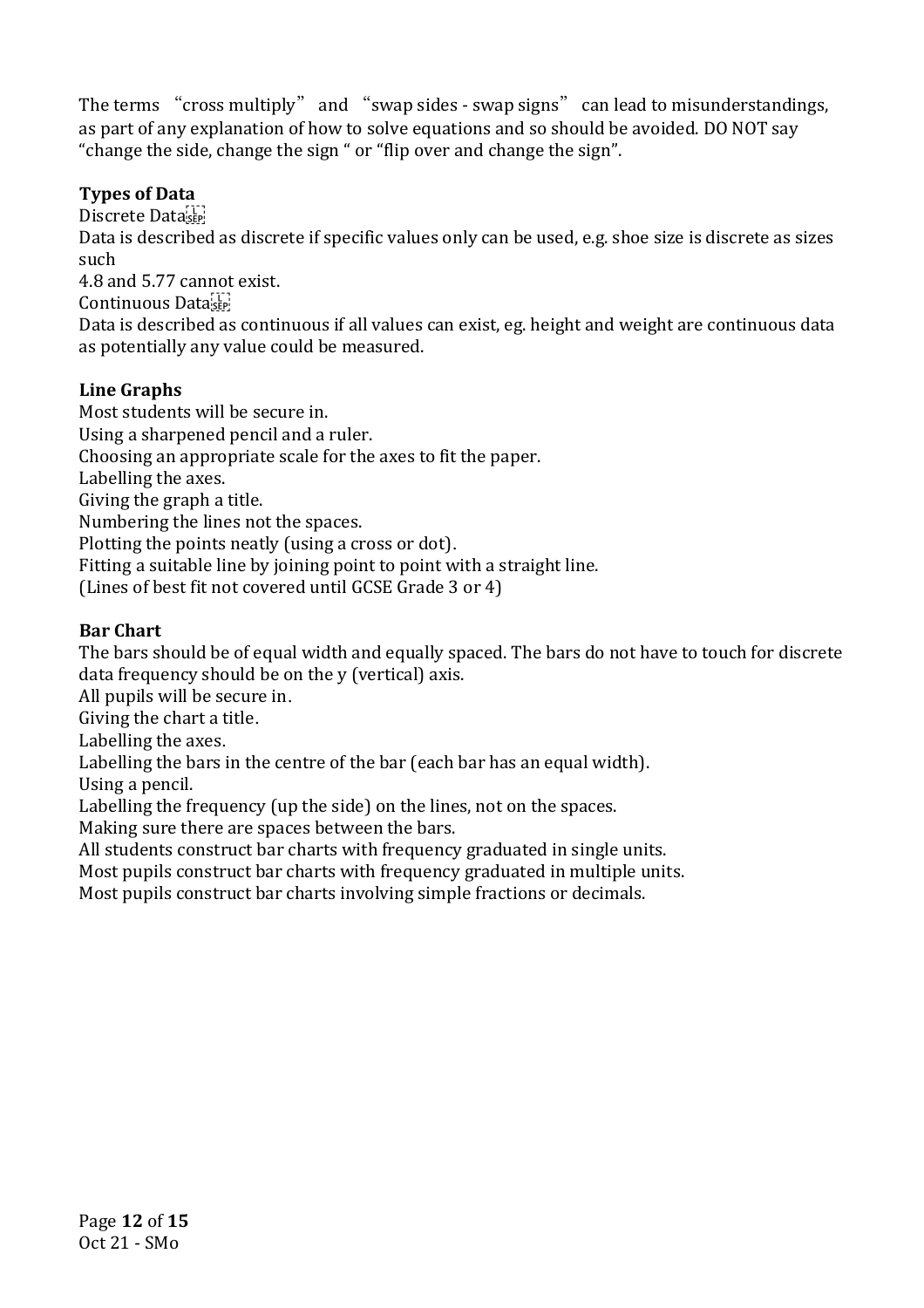#### **WORKED EXAMPLES:**



#### **Pie Charts**

All students will be secure in. Using a pencil. Labelling all the slices or use a key as required Giving the pie chart a title. Some students will be secure in. Constructing pie charts involving simple fractions or decimals. Constructing pie charts of data expressed in percentages. Few students will be secure in.

Constructing pie charts of raw data.

Sectors should be labelled (e.g. Car, Blue....) or there should be a key. Do not be surprised if the total of all the angles is 360° plus or minus one or two degrees. This will almost certainly be due to the rounding that may be necessary. In these cases either add or take the one or two degrees from the largest angle.

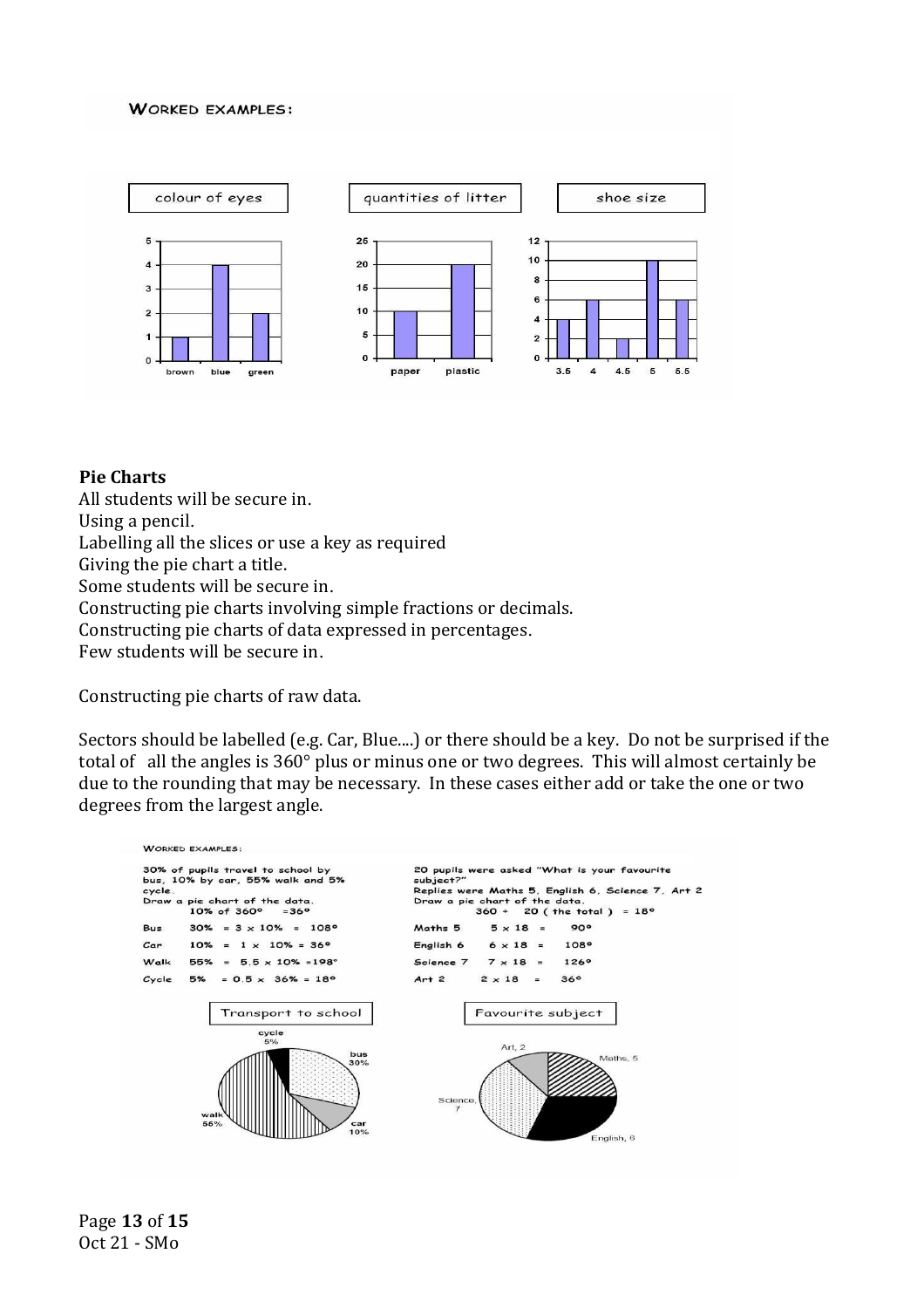## **Histograms**

Do not use the term Histogram unless the relative frequency is plotted along the y axis. Bars are likely to have different widths. This is only taught to students in the top sets, (Higher paper), in Years 10 and 11. Students need to appreciate the connection between the area and the frequency. Histograms DO NOT have spaces between the bars.

## **Time Calculations**

Most students will be secure in.. Converting between 12 and 24 hour clock  $(2327 = 11.27 \text{pm}, 0000 = \text{midnight})$ Calculating duration in hours and minutes by counting up to the next hour and then on to the required time Some students will be secure in Converting between hours and minutes (multiply by 60 for hours into minutes) Worked Examples: How long is it from 0755 to 0948 0755 to 0800 to 0900 to 0948 (5 mins) + (1 hour) + (48 mins) Total time 1 hr 53 minutes Change 27 minutes in to hours equivalent  $27 \text{ min} = 27 \div 60 = 0.45 \text{ hours}$ Pupils should never record 3hrs and 30 mins as 3.30hrs but as 3.5hrs. [When working with time it is possible to use the degrees/mins/secs key on many calculators.] Using Formulae We expect most students to construct and use formulae by Writing down the formula first, substituting the given numerical values in to the formula then solving the equation Interpreting the answer including the correct units WORKED EXAMPLES: The length of a spring S mm for the weight of W grams is given by the formula:  $S = 16 + 3W$ Find S when  $W = 3g$  $S = 16 + 3W$  (write the formula)  $S = 16 + (3 \times 3)$  (replace letters by numbers)  $S = 16 + 9^{\text{L}}_{\text{SEP}}$  (solve the equation)  $S = 25$ Length of string is 25 mm (interpret result in context) Find W when  $S = 20.5$  mm  $S = 16 + 3W$  (write the formula) $\frac{1}{25}$  $20.5 = 16 + 3W$  (replace letters by numbers)  $\frac{17}{15}$  $4.5 = 3W$  (solve the equation – by doing and undoing)  $1.5 = W$ The weight is 1.5 g (interpret result in context) Do not rearrange the formula before substitution. State the answer only. Working must be shown. **Data Analysis** Some students will be secure in Analysing ungrouped data using a tally table and frequency column or an ordered list Calculating the range of a data set. In mathematics this is taught as the difference between the highest and lowest values of the data set. Calculating the mean average of a set of data Few students will be secure in

Calculating the median (central value of an ordered list)

## Page **14** of **15**

Oct 21 - SMo